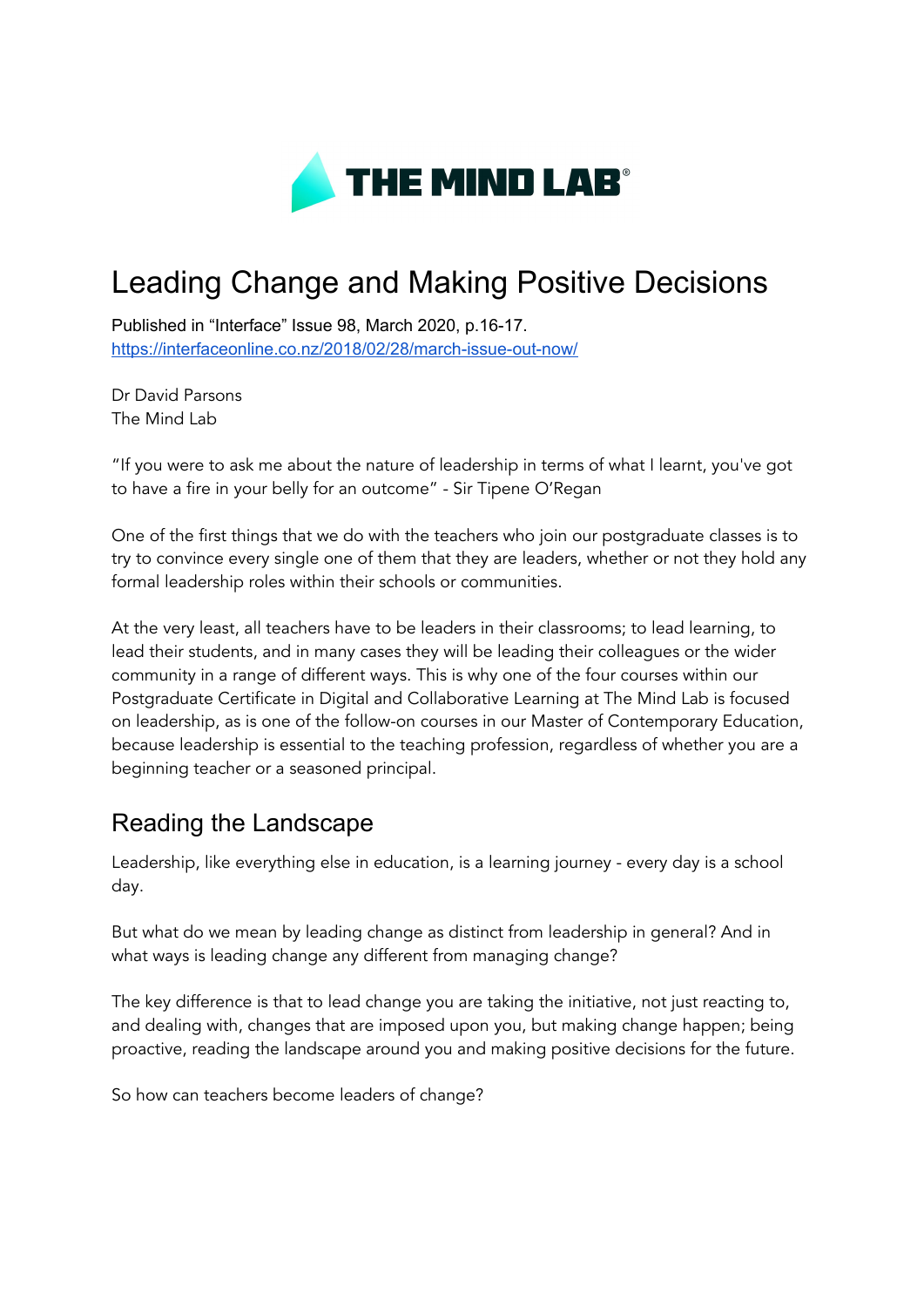The first step is to understand some powerful ideas that come from leadership theory. The more you understand how leadership works, the more you can apply these ideas in your own practice.

## Develop by Anyone

The concept of leadership has been explored in great detail for many years, and has moved on hugely from early assumptions that leaders were born, not made. Such ideas served hereditary rulers and dictators well, but confused leadership with power. We now understand that leadership skills can be developed by anyone and that no single approach to leadership will work in every context. To be a leader, then, you have to have a range of skills and attributes that can adjust to every aspect of the leadership context.

Ask yourself, do you always apply the same approach to leadership of your family, your classroom, your department, your school, the sports team you coach, your book club? Probably not.

Another important concept to understand is that of followership. It seems rather obvious to state that you cannot be a leader if you have no followers, but following is not a passive activity. Rather, it is an important, active engagement with the leader. Leadership skills and followership skills are, in fact, not so very different. Both require critical thinking, commitment, creativity and belief in a common vision. Being a good follower is a great foundation for being a good leader.

## Embrace Change

So, let's assume you have developed some understanding of leadership (and followership). How do you apply this specifically to leading change? There are a number of ideas that we can build on. In the agile software development community one of the core concepts is to "embrace change". That is, to be completely relaxed about the fact that change will happen, and that it should be seen as a positive rather than a negative. Embracing change is not, however, quite enough for being a leader of change, since it is still rather reactive, so what does a change leader need to do?

"When the Ngāi Tūhoe Leader and Department of Māori affairs Manager John Rangihau asked a group of Māori students to define Mana, they said it was to do with kawa and tikanga. He disagreed and told students mana was about knowing when things needed to change and having the courage to do something about it" (Diamond, 2003 p.7).

## Selling Your Vision

Once you have recognised the need for change, and have the courage to do something about it, what can you do? The best first step is to use an appropriate framework that can guide you through the process of leading change. To lead change is to go through a number of different phases that make up the overall journey from the inspiration, to selling your vision to stakeholders, to finding your first followers, to making the change, to that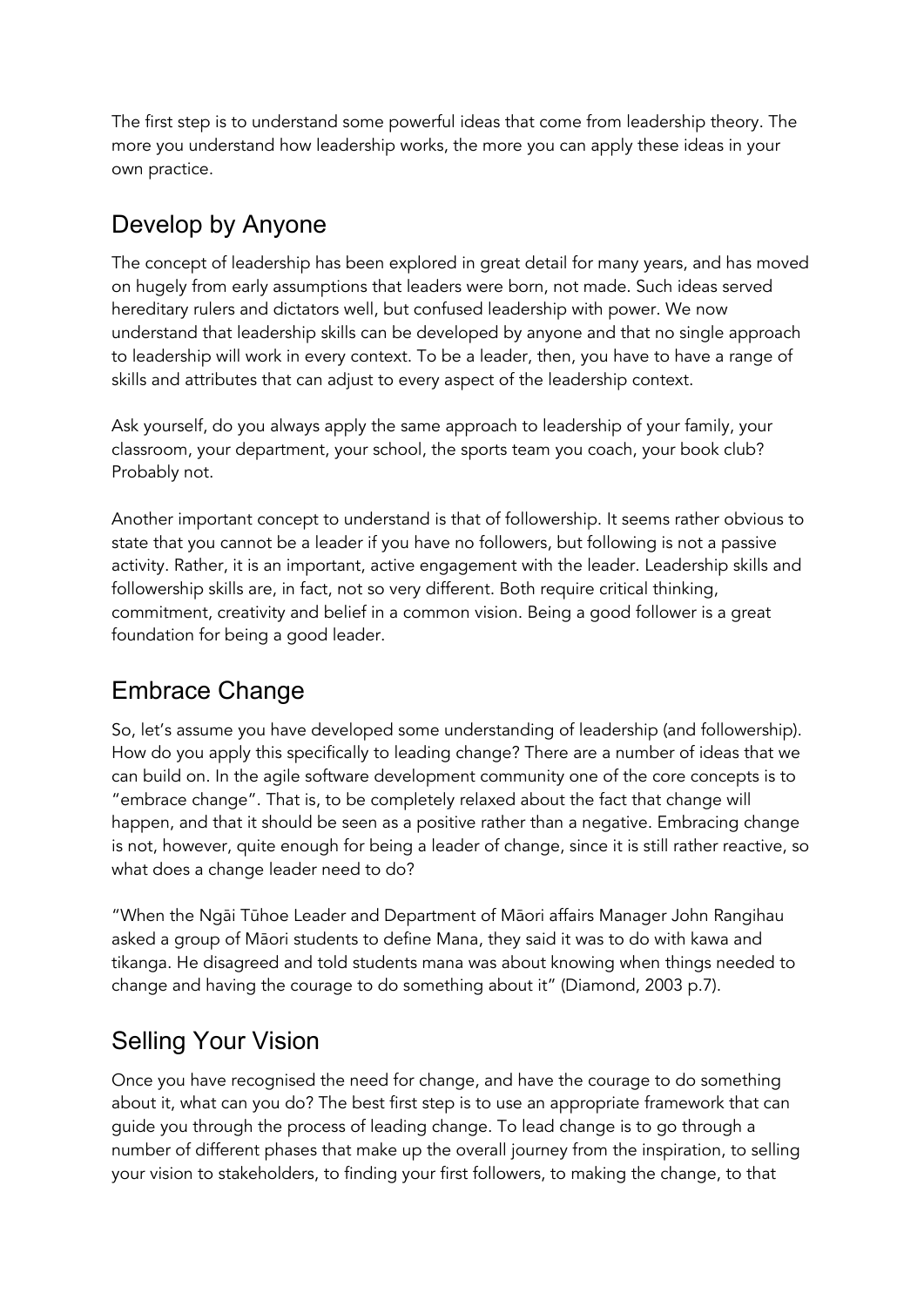change being embedded and sustainable. Perhaps the best known writer in this area is John Kotter, who developed his 8 steps for leading change over decades of experience, and since first publishing his ideas in an article in the Harvard Business Review (Kotter, 2007) he has continued to refine his model over time, and you may find it a helpful model for your own change leadership journeys - many of our students certainly do.

A word of warning, though, comes from Michael Fullen, who suggests that "Leaders for change get involved as learners in real reform situations. They craft their own theories of change, consistently testing them against new situations" (Fullan, 1998). The main message is that you should not follow any change leadership recipe uncritically, but lead the adaptation of a process to meet your needs.

#### Transformational and Visionary

Regardless of the process that you adopt, the key feature of any change leadership journey is that different types of leadership will come into focus at different points in the process. For example, in the initial stages of a change initiative leaders need to be transformational and visionary in order to inspire their followers, but this alone is only the first step of many, and as the change begins to take place it is important for the leader to take on other approaches to carrying their followers and organisations forward.

For example, by applying the ideas of servant leadership, they can support their teams by coaching and removing barriers to progress. By applying situational leadership they can recognise the fit between followers and tasks, and adapt their leadership styles to their followers' needs as they develop skills and confidence. By applying distributed leadership they can ensure that their role as the leader of the innovation is not holding others back from making valuable contributions to the change initiative.

## Leaders, Followers and Stakeholders

Underpinning all change leadership is the relationship between leaders, followers and stakeholders, since "leaders can act as catalysts for transformation by helping others connect to themselves through relationships with nature, the spiritual domain, ancestors, culture, and people" (Spiller & Stockdale, 2013).

Leading change is increasingly important in the dynamic and evolving landscape of teaching and learning, and it is those teachers who have a fire in the belly for the changes they wish to see who will be most able to become change leaders in their classrooms, schools and communities.

#### References

Diamond, P. (2003). <sup>A</sup> fire in your belly: Māori leaders speak. Huia Publishers.

Fullan, M. (1998). Leadership for the 21st century: Breaking the bonds of dependency. Educational leadership, <sup>55</sup>, 6-11.